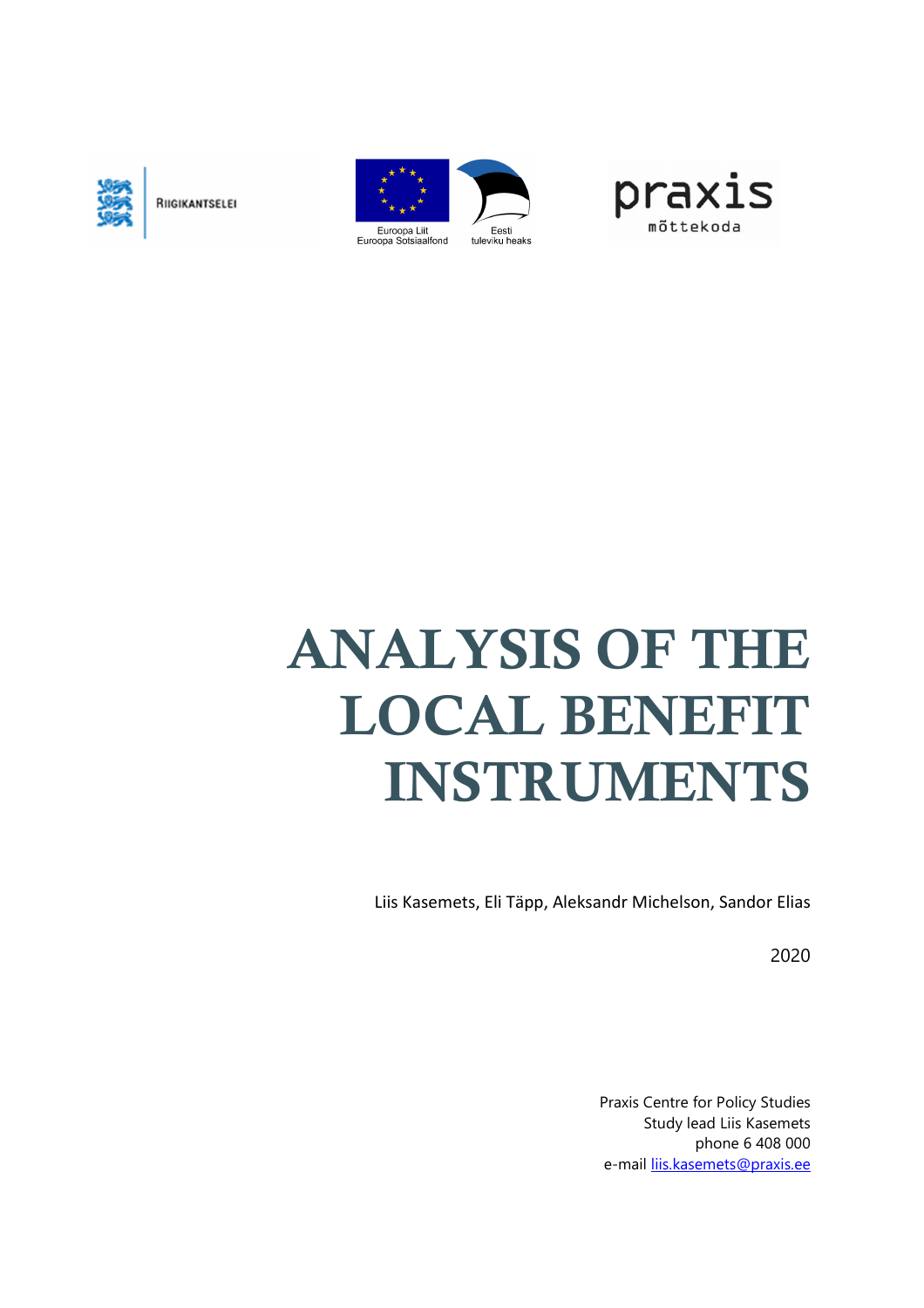The analysis of the Local Benefit Instruments was commissioned by the Government Office under public procurement no. 212694 in cooperation with the Ministry of Finance, the Ministry of Economic Affairs and Communications and the Ministry of the Environment. The study was funded by the measure 12.2 "Development of the quality of policy-making" of the priority area 12 "Administrative Capacity" of the Operational Program of the Cohesion Funds 2014-2020 financed by the European Union Social Fund. The study was conducted by Praxis Centre for Policy Studies.

#### **Authors:**

Liis Kasemets, Programme Manager of the Economy and Innovation Programme, Praxis Centre for Policy Studies

Aleksandr Michelson, Analyst, Praxis Centre for Policy Studies

Eli Täpp (visiting researcher), Associate, Triniti

Sandor Elias (visiting researcher), Senior Associate, Triniti

#### **The studt benefited from the contributions from**

Kaupo Koppel, Analyst of the Economy and Innovation Programme, Praxis Centre for Policy Studies

Andi Kiissel, Data Analyst, Praxis Centre for Policy Studies

We are an independent, non-profit, civil initiative think tank. We enrich public debate, create valuable knowledge and effective solutions for policymakers, the third sector and other interested people.

#### **Praxis Centre for Policy Studies** Tartu mnt 50

10115 Tallinn tel 6 408 000 www.praxis.ee

Kasemets, L., Täpp, E., Michelson, A., Elias, S. (2020) Kohaliku kasu instrumentide analüüs. Tallinn: Poliitikauuringute Keskus Praxis.

 $\overline{\phantom{a}}$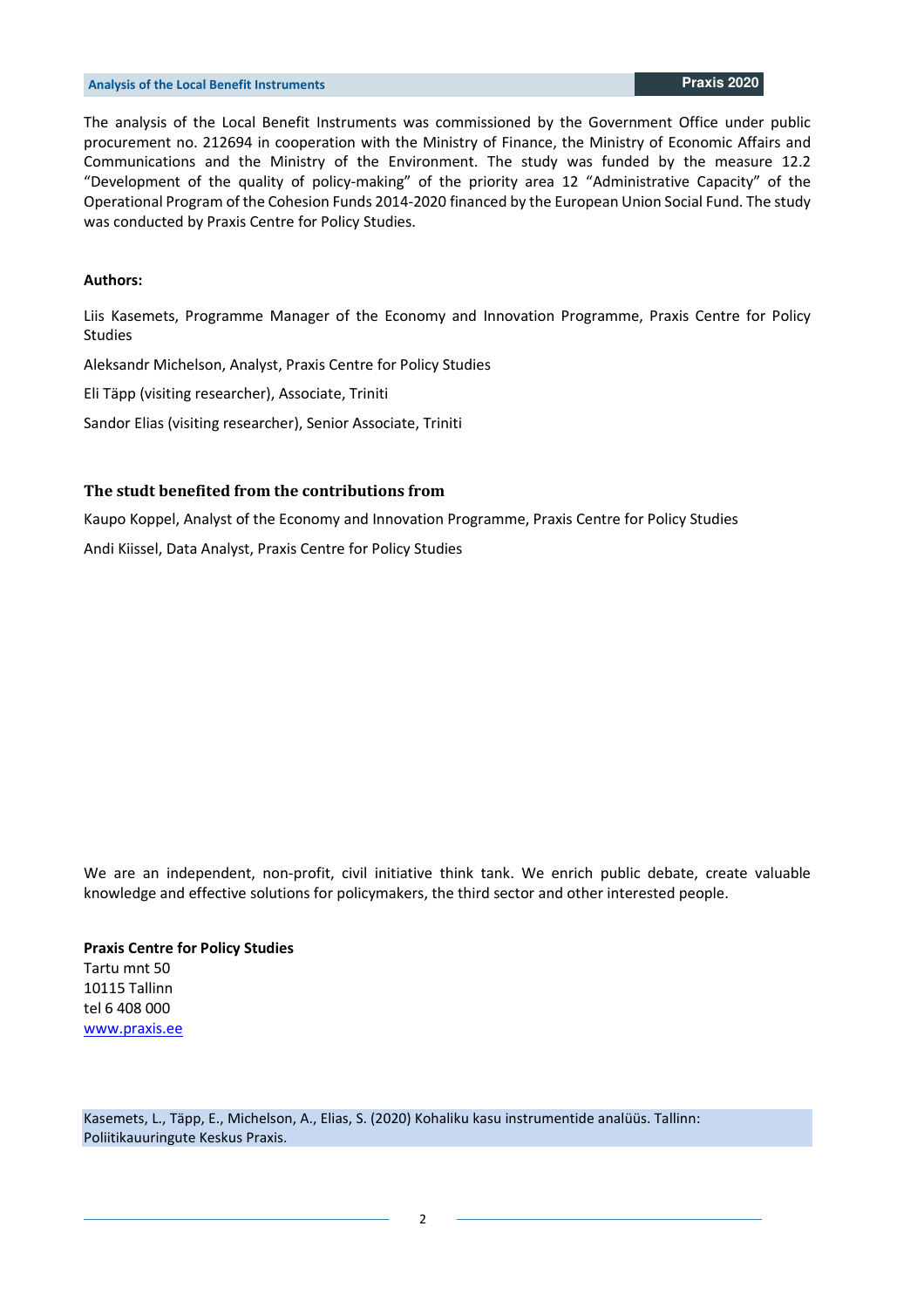## **TABLE OF CONTENTS**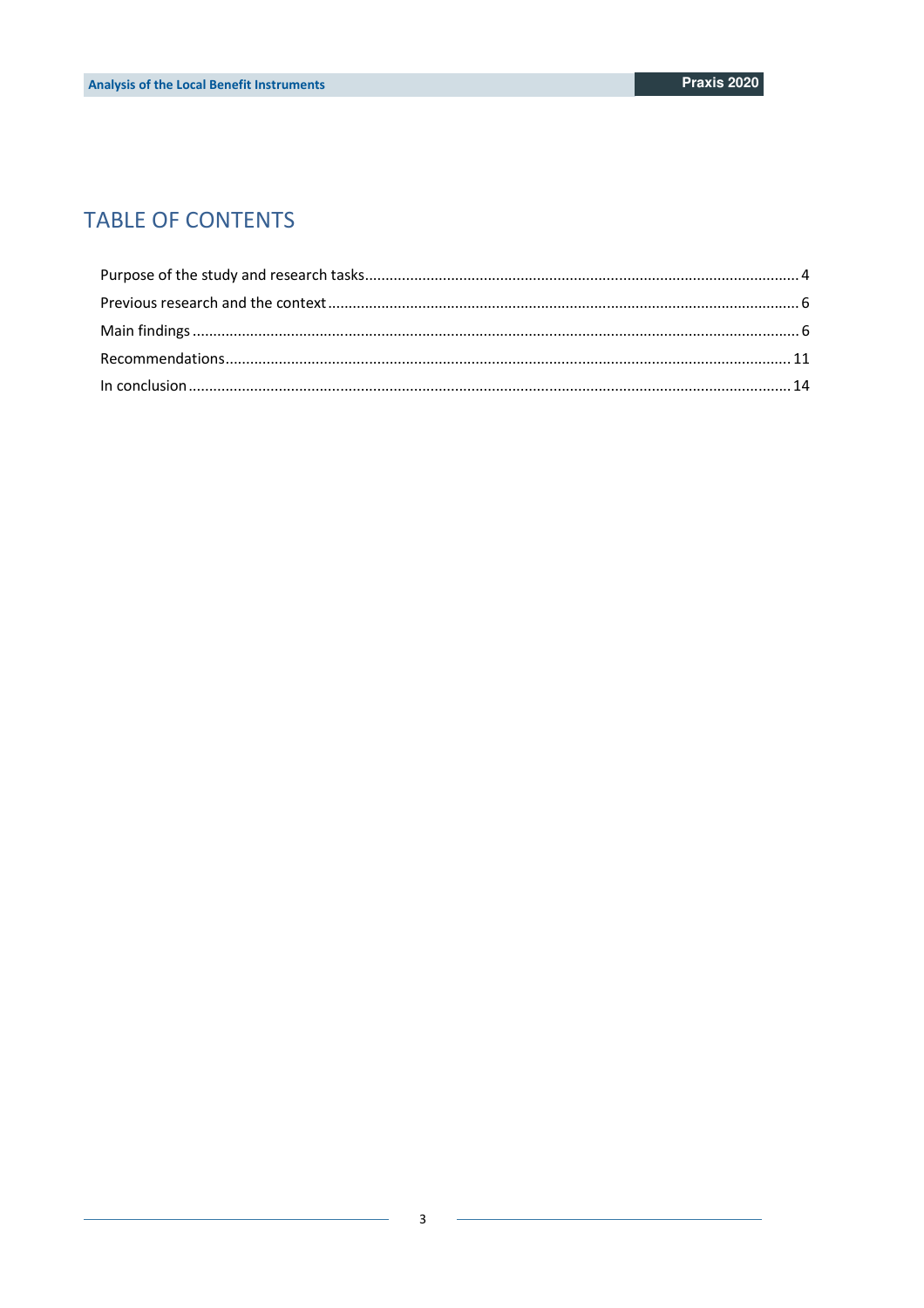## **EXECUTIVE SUMMARY**

## **Purpose of the study and research tasks**

The focus of the study is on business agreements with local authorities and / or local communities in situations where the business involves a significant change or disruption in the area and the company makes financial payments or benefits to the local government or community (local benefits). The main focus of the study is to analyze the extent to which local benefit agreements increase the interest in tolerance, ie the acceptance of this type of entrepreneurship by the community and the local government. According to the terms of reference, the aim of the study is to analyze the financial benefit (local benefit) instruments of the local government and the local community of the company's place of business. According to the client of the study, the main focus of the analysis is to create possible bases for each agreement.

According to the terms of reference, from the point of view of the local government or local community, local financial benefits can be considered as financial compensation for significant environmental disturbance or significant land, water or infrastructure use, but all members of society must perceive and accept that changes in the environment and there is no financial compensation for the environmental impact within the norm. Based on the principle that the environmental impact must always remain within the norm and otherwise the activity is prohibited, the problem is still situations where the effect or disturbance remains within the norm, but there is still opposition to it. In particular, the need for compensation is therefore due to a change in the environment which the local population has not been able to anticipate and which has led to the expectation that it will be offset by other benefits. The local financial benefit from the entrepreneur's point of view is the cost or loss of income that is necessary to obtain the consent of the local government or local community to the operation of the business in a given location. The aim of the study is to analyze the financial benefit instruments of the local community and local government of the company's place of business (i.e. agreements for realization of local financial benefits) and the expected impact of legalization of agreements on realization of local benefits, ie to what extent such agreements would increase business acceptance. The study considers the effect of local benefit agreements on a change in the attitudes of local governments or local communities towards accepting proposed entrepreneurship in the area. The needs for regulating local benefit agreements and ways to make the expectations of the parties more clear, to make the agreements more transparent if necessary, and to encourage development activities (investments) with the consent of the parties were examined.

The study examines economic activity in the context of five situations, comparing the needs and attitudes of different parties through the eyes of local governments, communities and entrepreneurs, analyzing the legal framework and everyday practice as well as the solutions of other countries in similar situations. The study focused on agreements for the construction of wind farms, the development of commercial or residential land on forest or agricultural land, the construction of buildings with a significant spatial impact (such as a larger factory), the extraction of construction resources, and the construction of mobile masts on private land.

In the study

- financial benefit (local benefit) agreements between the local government of the company's location and the local community are analyzed;
- a legal analysis of the implementation of the agreements is carried out;
- based on the experience of other countries and placing them in the Estonian context, it is assessed if these solutions could increase the interest in tolerance in Estonia;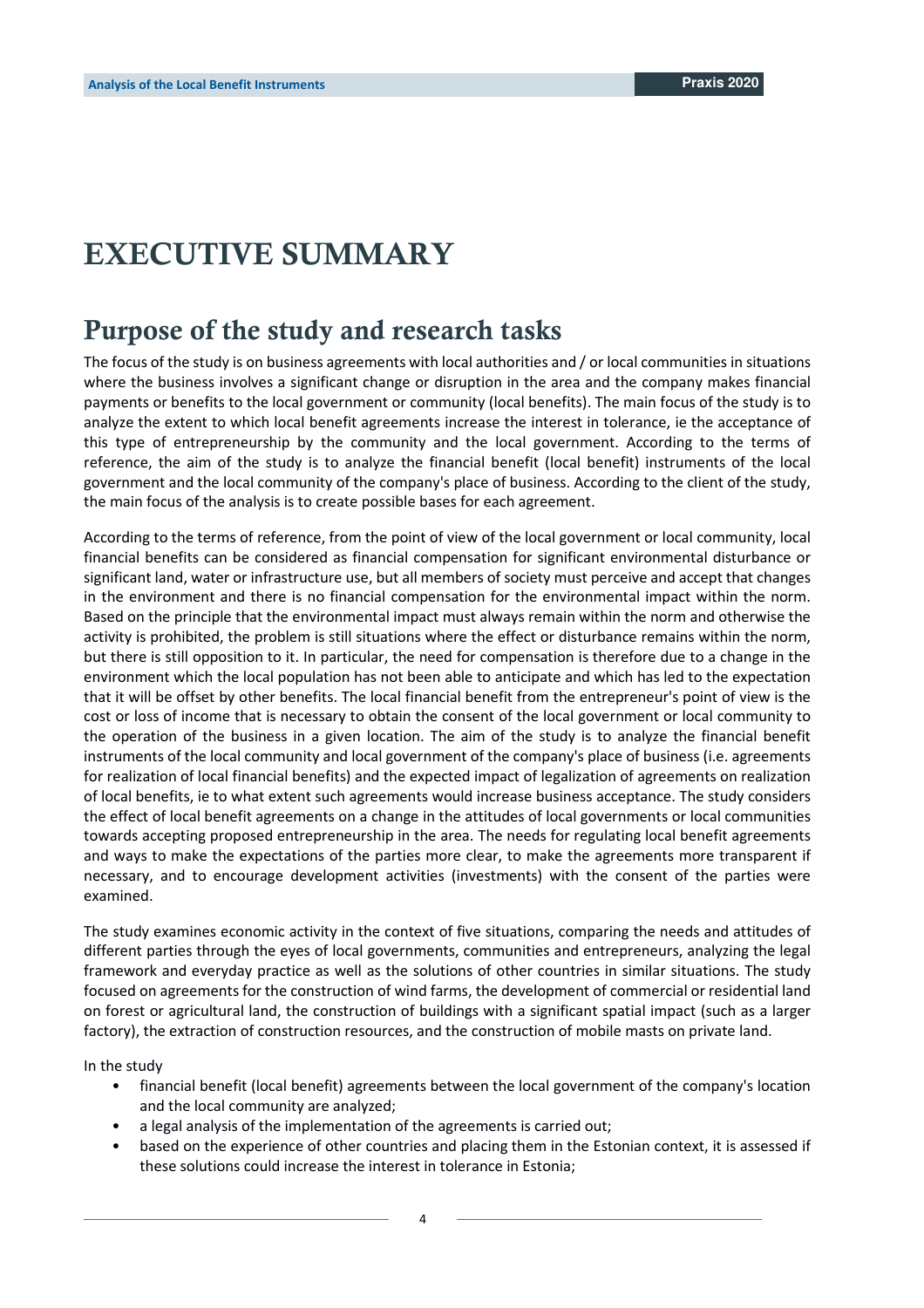- it is analyse and recommendations made which indicators or indicators could be used as a basis for concluding agreements between the parties;
- recommendations are given for possible changes in the organization of local benefits (including possible changes in legislation to fine-tune the field) and possible alternative legal solutions (eg drafting guidelines, clarification) to ensure equal treatment of parties, legal certainty, transparency of agreements and flexible and win-win agreements.

The aim of the legal analysis that is part of the study is to assess how it is legally possible to implement corporate and local government financial (local) benefit instruments in a situation where legislation regulates the issue only to a limited extent and there is a risk of fundamental constitutional rights (property, freedom of establishment ) infringement or even infringement. The legal analysis examines:

- What legal problems arise in Estonia from the vague legal basis for the implementation of local benefit instruments?
- What are the constitutional requirements for local benefit instruments?
- What are the alternative legal solutions that are in line with the law (including the Constitution) and transparent?
- What are the frameworks for the law applicable to local benefit instruments and what are the legal bases for possible agreements, including in relation to (i) public (financial) obligations; (ii) the right to property, freedom of establishment and non-discrimination; (iii) the regulation of administrative procedure?
- What are the alternative legal options for the legal application of local benefit instruments in different situations (in the sample situations underlying the study: construction of a wind farm, conversion of commercial land or forest land; construction of a building with significant spatial impact; construction of a mobile mast on mining);
- Would and what legislative changes be necessary for the lawful implementation of local benefit agreements?

The study is aimed at mapping the current situation, identifying the expectations and needs of the parties and analyzing the practice of other countries in similar cases. Based on this analysis, the study also aims to suggest practical solutions for legal alternatives. A survey of local governments will map out whether and in what areas agreements have been concluded. The general picture is mapped, how much local governments have experience in concluding local benefit agreements in similar situations. Local governments that have concluded agreements can describe in more detail how this has been done and what their experiences have been so far. The focus groups discuss why the previous solutions have been just like this and what are the expectations and needs of local governments. Comparing this with the legal analysis, an overview is created whether any current opportunities have not been used (eg local governments are not aware / aware of the opportunities), whether any opportunities need to be created (eg at the legislative level, through contractual forms at the local government level, etc.). would need to be changed (problems encountered). In order to suggest possible solutions, it is analyzed what legal solutions could be, at what level and what they could be (incl. What could be solved with discretion, there are possible dangers-restrictions-opportunities).

At the validation seminar, the researchers gave an overview of the research results and the solutions presented as proposals were discussed with the representatives of the participants as the most important parties. 40 people participated in the validation seminar and their feedback was taken into account when compiling the study report.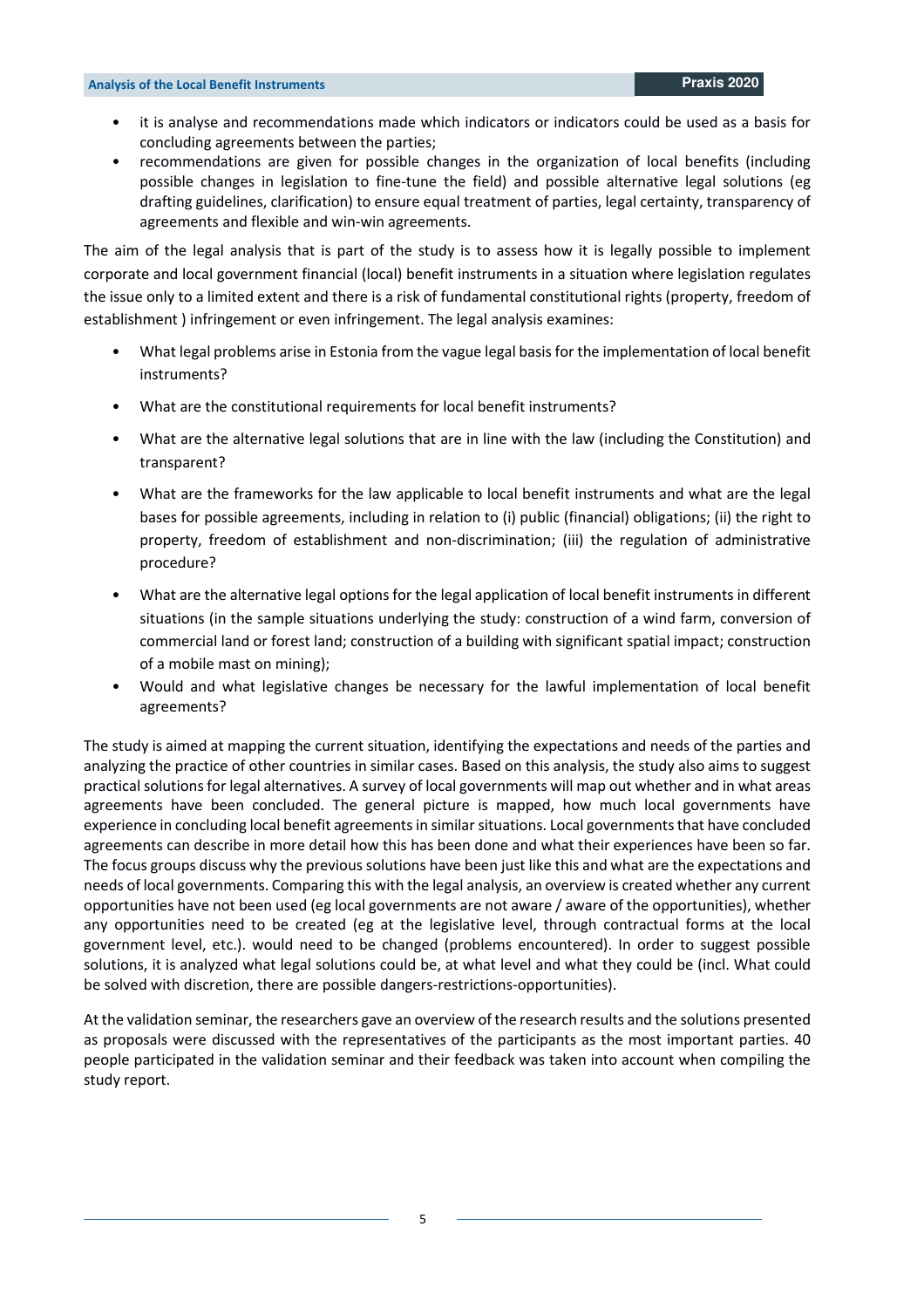## **Previous research and the context**

Estonian practice in concluding and implementing such agreements is uneven and entrepreneurs have pointed out the ambiguity that hinders economic activity. The possible differences in the practice and terms of the agreements between regions, in turn, raise questions about how to ensure equal treatment and avoid the potential risk of corruption. The significance of the subsidies already made has emerged as problems if the building still does not come, the significance of the social infrastructure charge has been raised by landowners. The vague legal basis of the agreements has also raised questions. There is no comprehensive overview of the practice of local benefit agreements in Estonia. The studies have dealt with this mainly in the case of agreements concluded due to mining (incl. Oil shale mining), from which it has been concluded that the need to conclude agreements arises from causing environmental problems and related damages and their impact on local residents who expect compensation for damages.

In the international analysis, the concept of local benefits is considered more broadly than the definition of the basis for the agreements to be concluded in each case, defined as the focus of this study. According to the terms of reference, the study did not focus on tax issues, but in response to the customer's request, we replaced the analysis of three contracts with the analysis of local tax feasibility in the case study of local government contracts.

The results of the local government survey conducted during the analysis showed that the practice of using local benefit agreements in Estonian local governments is rather low (only a quarter of local governments approved the conclusion of local benefit agreements), limiting them to up to 5 agreements. The answers of the respondents revealed that the dispersion of the practice is high, ie in the case of more numerically more agreements, they are concentrated primarily in two areas. Dozens of agreements have been concluded by a few local governments in connection with the change of buildings or land use with significant spatial impact, but most local governments have entered into agreements for the extraction of construction mineral resources.

Based on the analysis of Estonia's current practice and discussions with the parties, and on the basis of the experience of countries analyzed as comparative examples of international practice, possible solutions have been presented that could be considered. In the case of solutions used in model countries, it must be taken into account that their implementation is framed by the state government, economic and legal context specific to each country, which is why they cannot be transferred directly to Estonia. These are all important aspects influencing the internal functioning of the complete solution and the suitability of the implementation mechanism depending on the purpose.

## **Main findings**

The analysis of international practice highlighted the importance of organizing and improving the local benefitsharing process and strengthening the capacity and skills base at the local government level for the successful implementation of local benefit agreements. Broadly similar solutions are used. Critical aspects are whether the benefit or compensation reaches the affected people or the community, and whether the benefit-sharing process is transparent and inclusive of local people and the community. For solutions where the local level or community or local resident does not participate in the decision-making mechanism, it is important that the benefit or compensation reached by the local person or municipality is disclosed in a way that is understandable to the community.

It is incremental to increasing tolerance towards business activities that bring negative imapcts that

- the compensation or benefits reach the party that loves in the zone of these negative effects,
- transparency and involvement in the decision-making process is ensued to respective parties,
- agreements are disclosed, community is informed of these agreements and the compensations.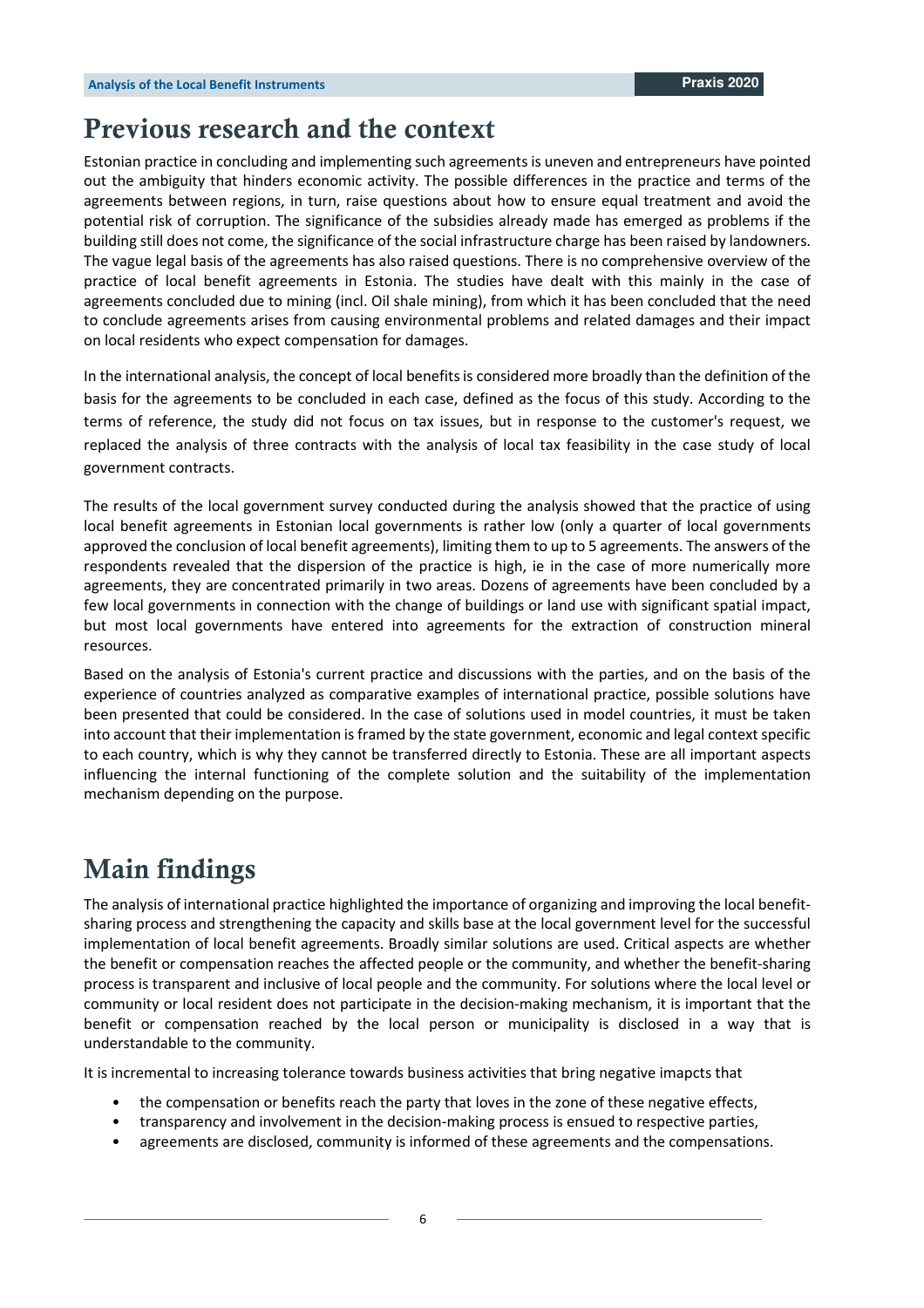Based on the preliminary analysis, the expectations of the different parties can be summarized as follows.

- Expectations for local governments are primarily related to the legal competence of officials (incl. To negotiate with developers) and the ability to build an inclusive cooperation model, as well as the local government financing model, which would support local government motivation to allow / encourage entrepreneurship.
- Entrepreneurs' expectations are first and foremost equal treatment, predictability of obligations and burdens, equal treatment of market participants, state policy choices (eg where wind turbines are allowed / national defense restrictions), clarity of local government expectations creation). The community's expectations of businesses are first and foremost linked to an objective impact assessment that takes into account all the significant impacts, and businesses, like local people, want the way in which compensation is provided to reach those affected.
- Expectations for the state are related to the goal of regionally balanced development: is it seen as a need to define restrictions as uniformly as possible across Estonia or to give maximum decision-making power on the ground. Related to this is the distribution of the receipts related to the negative impact between the state and the local government, the local government's decision-making possibilities regarding the method and amount of compensation.
- The survey showed that communities want more involvement in decision-making processes. There is a need to build more trust in the organization of local benefit agreements. The risk that the measures or benefits offered will not alleviate the impact on the victim must be mitigated.

The focus of the study was to establish the basis for each agreement, which would ensure that compensation reaches those directly affected / the community and equal treatment. The validation seminar emphasized the importance of keeping decision-making power as low as possible. As the current practice of local benefit agreements is low in Estonia and different solutions are used in the countries internationally selected as model countries, the choice of the basic starting point is important. Any limitation or condition imposed will limit each discretion. Local authorities also need to be active in cases where the local population and / or community representatives and the business cannot reach an agreement.

The state is expected to ensure policy consistency, as companies invest in the long term and the policy should also take into account the large impact on the business environment (eg during the global economic downturn, resource fees were raised when turnover fell). Transparency and equal treatment of companies can be ensured by establishing the basic principles for the use of local benefits in a public document, eg in the local government development plan, by the council, but the local government could decide more precisely on the basis of agreed principles.

It is also important to increase transparency if companies themselves are motivated to publish contracts. This makes it possible to disclose both the company's contribution to the local community and the way in which it contributes. Such voluntary registers are used in the United Kingdom, for example.

Comparing the practice of local benefit agreements for the **construction of wind farms** with the practice of other countries, it can be said that similar solutions are generally used. In the case of wind farms, used as instruments

- property (individual ownership, co-ownership),
- compensation for the local population,
- funds for projects or studies,
- personal contracts.

In Estonia, both property and community compensation payment models are used. There are no legal norms in Estonia that would regulate the compensation of local residents and communities for the disturbances

7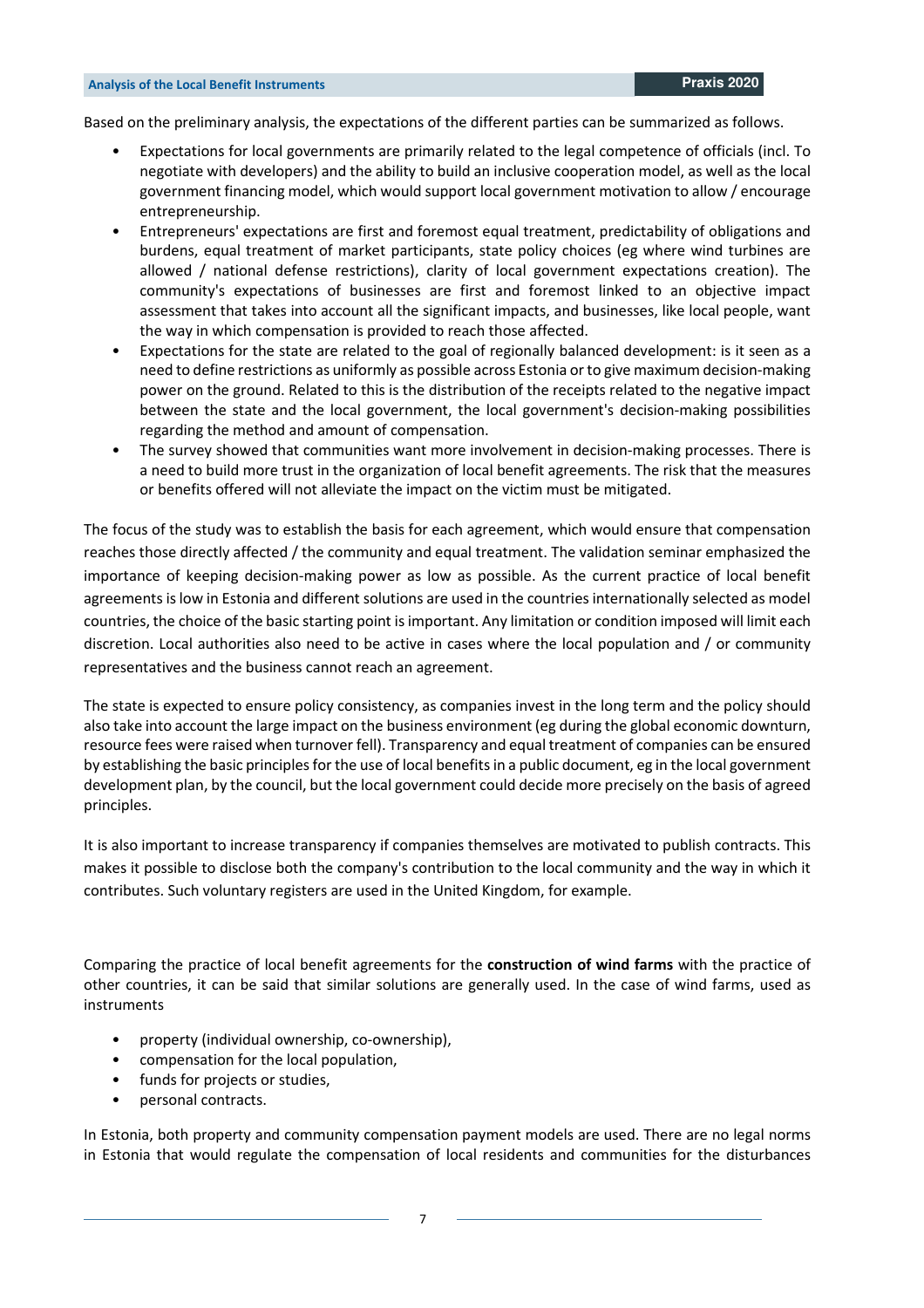associated with the use of the environment in case of noise, vibration or odor. The characteristics on the basis of which the agreements have been concluded have been the production volume (kilowatt fee), ownership (possibility to acquire units), contribution to the community (eg payments to the community NGO). In principle, it is also possible to consider a model of financial compensation, in which case the basis for calculating it is important in order to balance possible expectations with opportunities. At the same time, it is important to ensure that there is no double burden.

In Estonia, a solution similar to the Danish co-ownership scheme has been used, but to a limited extent. It is expected that the possibilities of using such a scheme would be quite limited in Estonia, similarly to Denmark, as only a relatively small number of people have free funds to invest. According to a 2019 survey, half of Estonian people have savings and 39% do not save. At the same time, one third have savings in the amount of up to 3 months 'salary, slightly more than a tenth in the amount of 4–12 months' salary and only 5% in the amount of more than one year's salary. 17% (incl. 2%) of the Estonian population assess their level of knowledge in financial matters as high, 60% as average and 20% as low. Unfortunately, the survey did not confirm that all residents would use their financial knowledge to increase the family's economic well-being and confidence. Only 12% of the population have long-term planners and investors. Saving money on a current account (42%) and depositing cash (28%) continue to be the most common way of saving, financial services tend to use various loan options, insurance and deposits, but the availability of investment products remains relatively low. Against the background of the low use of investment products so far, the implementation of the co-ownership scheme would require a significant change in people's attitudes and an increase in investment readiness.

In the case of Estonia, the use of a financial compensation scheme similar to Denmark may be considered, but it is important on what basis and in what way such compensation would be calculated and who would be the subjects of the scheme.

In the Estonian context, the Danish so-called green scheme can be considered not as an instrument of local benefit, but rather as an environmental charge, as the costs are covered by electricity consumers' energy taxes and distributed on the basis of local government applications and the wind farm developer does not incur separate costs. However, given the legitimacy of compensation mechanisms in Denmark and the purpose and rationale for implementing this scheme, this scheme has also been addressed in this study. According to an interview with a Danish expert, the so-called green scheme was valid until 2018. The reason for changing the green scheme was that the implementation of the scheme did not increase people's support for wind farm developments, as local governments could not effectively return money to communities living near wind farms (ie the actions taken did not directly benefit the affected target groups). . As of December 2019, a new measure will be developed to replace the green scheme so that people living near wind turbines can start applying for money to compensate for the negative effects.

In the case of wind farm developments, there are no mitigation measures established by law in Estonia, which is why both the local government and the local people in the affected area do not have an understanding of what local benefits can be shared and what can be demanded to compensate for disturbances. When regulating the practice of concluding agreements, it is necessary to agree on which objects and for which criteria it is possible to conclude agreements, and visual pollution must be considered as one of the disturbances. In practice, it is difficult to take into account disturbances that are difficult to quantify (eg visual pollution) in mitigating their effects. The developers of the wind farms who participated in the focus group discussion suggested that market participants could voluntarily agree on good practice. In this way, it would essentially act as an opportunity for self-regulation, which is seen as one of the strongest opportunities for transparency and confidence-building in the implementation of policies, with the participation of a large majority of market participants, which would give legitimacy to this solution.

If the aim is to strengthen local democracy and active communities, leaving such decisions to the local level will increase the capacity and skills base of local people to participate in and implement decisions, and thus increase local autonomy. However, in order to achieve these goals, it must also be supported by adequate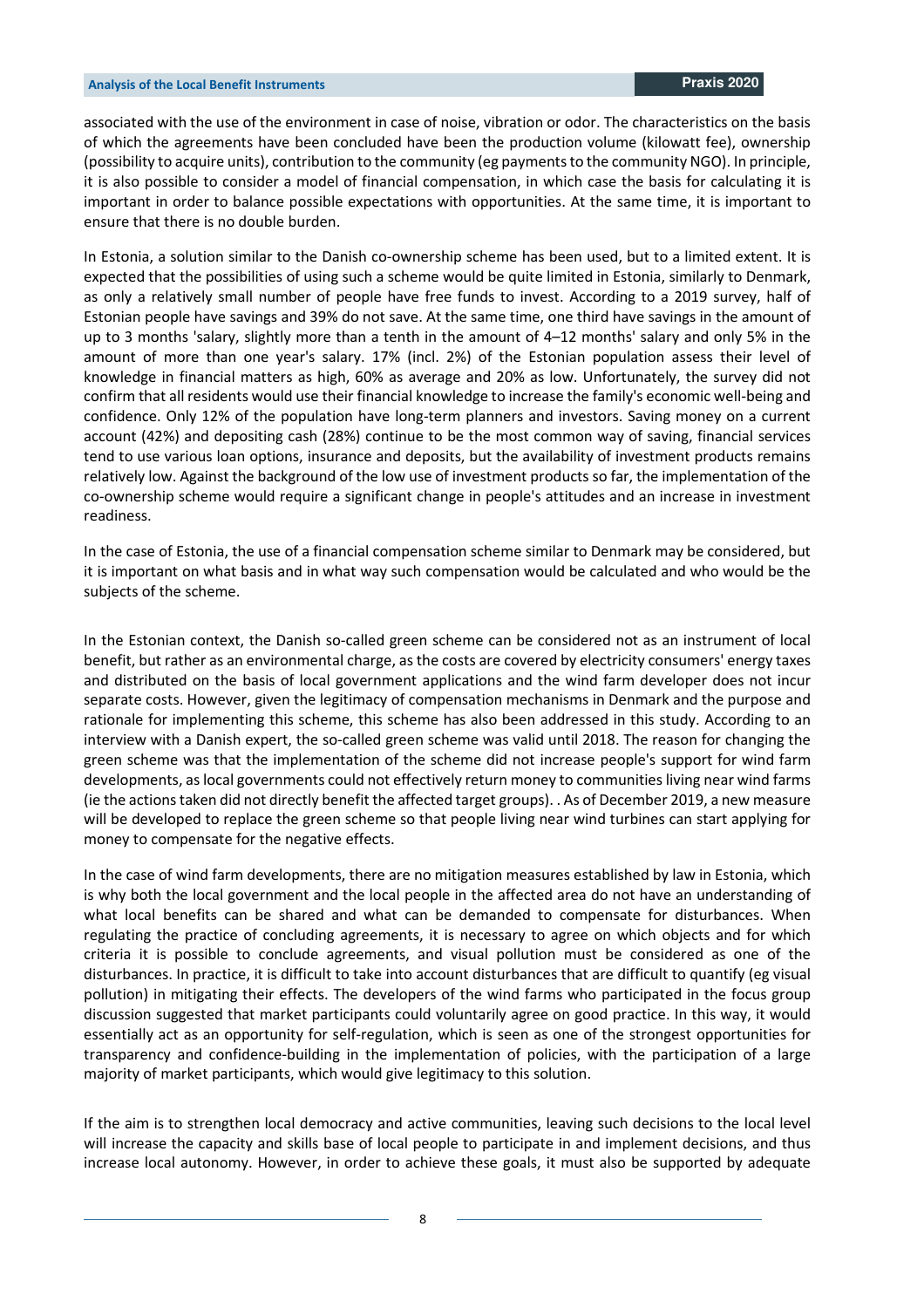resources and the competence of officials. In addition to guidance material on the implementation of these schemes, it is important for developments to be approved by local people

- skillful implementation of schemes and instructional materials,
- knowledge of the local context, ability to identify the needs of local people, awareness raising,
- the involvement of the activities carried out in the local area and the involvement of local people.

Comparing the practice of local benefit agreements in Estonia in **changing the purpose of land use or constructing buildings with a significant spatial impact** with the practice of other countries, it can be said that similar solutions are generally used. It has been used

- community infrastructure tax, property tax,
- agreements in the permitting process,
- agreements to provide public goods, improvement fees.

The main focus of the local benefit-sharing solutions used in connection with the construction of land use change and / or buildings with significant spatial impact is primarily to cover the investment needs related to the development of infrastructure. Differences in national practice are reflected in whether obligations are imposed by law (eg flat rates) or are left to the negotiation of an agreement. In the case of Germany, for example, it is clearly defined that it is the responsibility of the public authorities to build basic infrastructure and that developers can be charged an upgrade fee. In the United Kingdom, however, as an additional tool for local government financial management, the option of giving local government the opportunity to link borrowing to an increase in expected tax revenues has been considered. This would allow local authorities to borrow money to build infrastructure projects or improve public space, given the region's expected increasing tax revenues - but would be essentially suited to more prosperous and promising developments and not so much to socio-economically disadvantaged local authorities. Compared to Poland, municipalities play a dominant role in the German urban planning process and, like Poland, use traditional European planning tools, i.e. master plan, development plan and building permit. As the overview of German practice shows, local benefit instruments are legalized in Germany in such a way that it is possible to finance the necessary infrastructure construction through the collection of improvement fees or to conclude voluntary agreements.

In Estonia, the agreements are primarily used for infrastructure investments. The characteristics on the basis of which the agreements have been concluded are due to the purpose of the land (investment in infrastructure) or the purpose of the building (investment in social infrastructure). Other countries also have taxes with a similar focus, but unlike the agreements, the tax is characterized by its uniformity and mandatory for all taxpayers. The introduction of the tax is expected to increase the costs of entrepreneurs and, on the other hand, reduce the possibility for local governments to make flexible agreements based on specific needs. With regard to social infrastructure charges, it is also important to take into account the scale of development when developing residential land, following the principle of the United Kingdom not to make development obligations so great that development is no longer economically viable.

Resource charges, pollution charges and also agreements for reclamation and compensation of additional burden on infrastructure are used in the **extraction of construction mineral resources**. Receipt of financial income for a local government or community for enduring an environmental disturbance is regulated as a fee for the right to extract, a fee for special use of water and an oil shale ash pollution fee (i.e. mandatory fees). It is important to avoid the risk of double taxation. The financial burden on operators in this sector as a whole must also be assessed before considering additional burdens. The characteristics on the basis of which the agreements are concluded are based primarily on the objectives of covering additional costs (compensation for additional burdens on the infrastructure) and environmental remediation (reclamation). In other countries, investment funds and other instruments are also used in the field of mining, but they are primarily related to mining activities with a larger environmental footprint.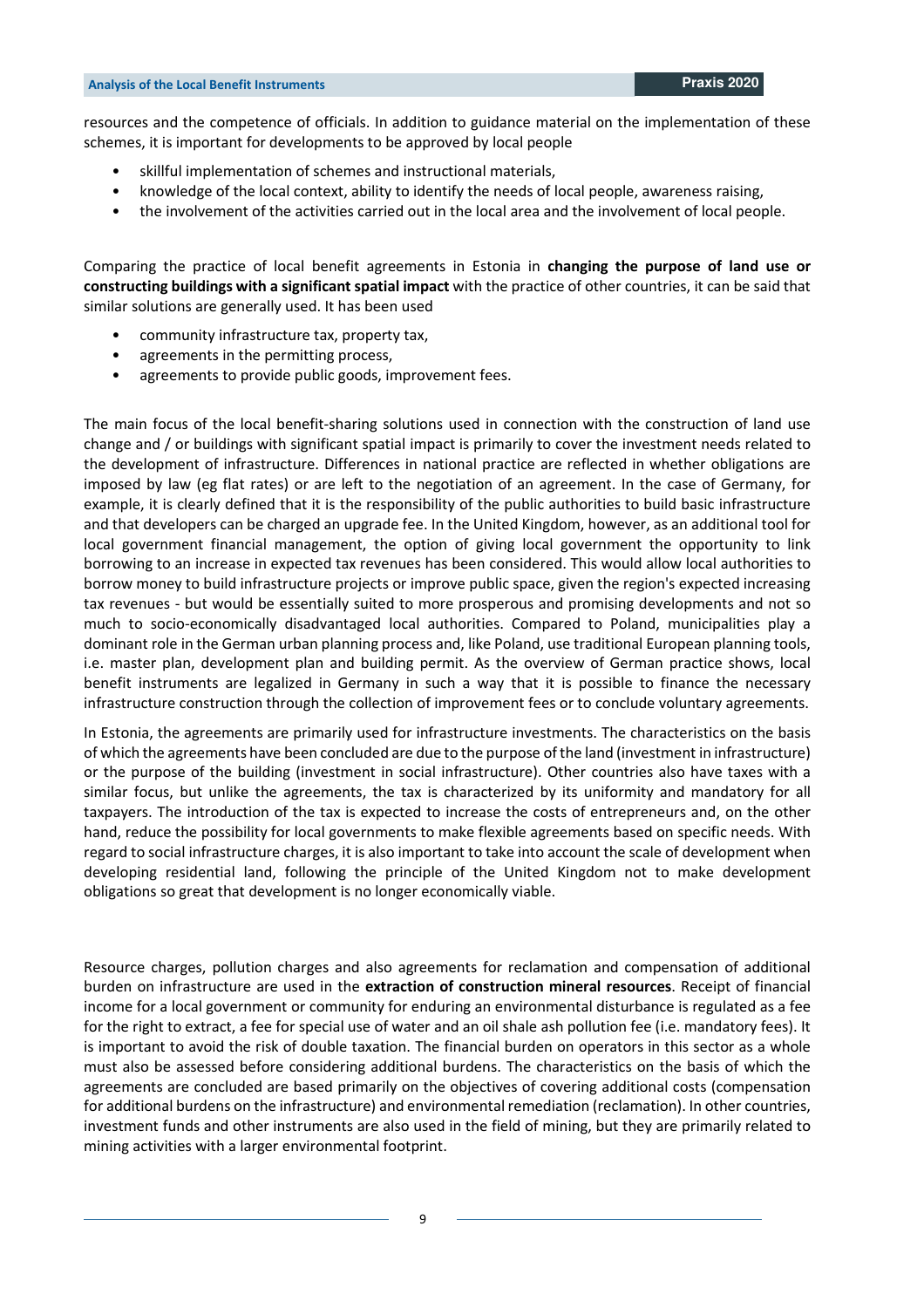Compensation for the effects related to the extraction of construction mineral resources is regulated by various environmental fees, but local governments receive only 25% of these revenues. However, the current equalization fund in the financing model of local governments equalizes the substantial interest of local governments in promoting entrepreneurship, as it is received as passive support. The current financing system of local governments does not motivate them to think actively about entrepreneurship, as the local government budget does not receive significant revenues related to entrepreneurship. Local governments also do not have the possibility to impose such local taxes or to determine the levels of state taxes collected on their territory by law to the extent that would have a significant impact on the decisions of companies. Most of the local government budget comes from personal income tax, followed by land tax, the rate of which can be established by the local government within the range allowed by law. Environmental charges are paid for the right to use natural resources and are distributed between the state budget and local government budgets in accordance with the proportions specified by law. In 2018, local governments received a total of approximately 18 million euros in environmental fees. Directing most of the mining right fee to local governments would help increase local government consent to developments.

According to the undertakings, the requirements for compensation for disturbances in the extraction of construction minerals have, over time, become essentially part of the permit conditions and thus the limit values are in place. According to mining companies, the mitigation of the effects of disturbances can be regulated by issuing mining permits. Pursuant to clause 56 (1) 9) of the Land Act, the mining permit shall specify the measures applied to ensure the protection of the earth's crust and the rational use of mineral resources and to reduce the environmental disturbance arising from mining for human health, property and the environment. In the field of mining, companies consider it reasonable to compensate for the effects of direct disturbances. When defining the area of influence, it is expedient to proceed from the residences of people affected by development disturbances, which is why the area of influence may not be limited to only one local government territory.

The total volume of burdens of companies extracting construction mineral resources can reach up to 60% of the company's annual budget, therefore, if local benefits are to be shared in this area, the burden of financial burdens on both the state and the local government must be analyzed. Rather, consideration should be given to changing the internal proportion where the share given to local government could be increased in order to channel the local benefits of entrepreneurship to the local community. In addition, it must be borne in mind that the motivation of the local government is increased by seeing the direct connection between the business taking place in the territory of the local government and the amount (s) received by the local government. The amounts received by the equalization fund for the local government have no direct connection for the local government with business, as well as with the successful mediation of the interests of entrepreneurs and the community by reaching agreements. Therefore, it is important to strengthen the local government's motivation to support the agreement of the common part. From a development point of view, it seems difficult for entrepreneurs to build new quarries and rather to carry them on the basis of old permits (eg permits for mining up to 30 years), extending them if possible, because it is difficult to start in new areas.

For entrepreneurs, the burdens borne by both the local government and the state are a whole, ie money that must be given away, so when considering any new burdens, the existing burden on companies operating in the respective field must be taken into account in order to avoid a disproportionate burden. In order to increase local tolerance in the field of construction mining, consideration should therefore be given to redirecting money without increasing the current corporate tax burden. As the effects in the field of mining are local (eg environmental damage, depreciation of infrastructure, crowding out of taxpayers from already invested areas) that local governments have to deal with, local governments expect most of the mining rights fee to go to local budgets.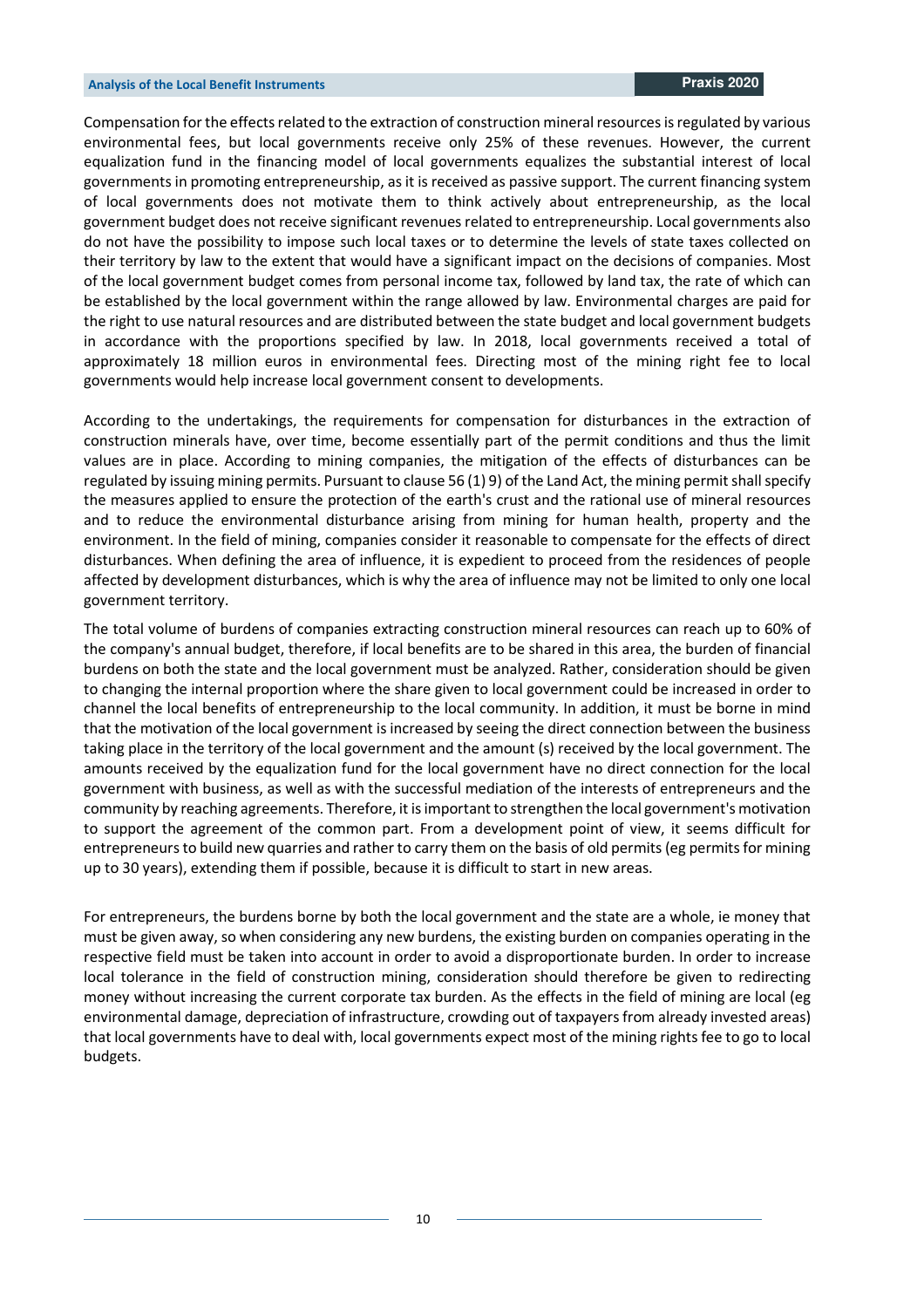## **Recommendations**

As a regulatory policy, local benefit agreements also include restrictions on the parties' activities, which may have programmed potential conflict, as the distribution of different benefits may put them in a better / worse position and the decision-making process on how to reach specific agreements / decisions. At the same time, local benefits as a result of regulatory policy are redistributable (eg the company compensates for the negative impact, pays a fee for the use of the resource), which makes it much more difficult for different parties to reach a consensus. Policy implementation mechanisms are becoming increasingly important, both in terms of the transparency of decision-making and monitoring mechanisms, and in terms of stakeholder involvement and organization. When considering and deciding on such policy options, the involvement of the various parties and the substantive discussion and negotiation of possible solutions are particularly important in order to create a stronger basis for the proposed solutions and to put them into practice. The clarity and unambiguity of the rules is very important in order to create a perceived equal treatment of the parties, which must be based on the transparency and comprehensibility of both decision-making processes and monitoring mechanisms.

Key issues to consider when choosing a solution.

- Creating a common space of understanding. The study reflected the different perceptions of the parties about the nature of local benefits as well as the possibilities for concluding agreements.
- Creating motivators. It is especially important to create motivators for the local government, which are related to both the funding model and the scope of decision-making. The current financing model of local governments is not so much related to supporting local entrepreneurship as to the person's place of residence according to the population register, according to which personal income tax is received in the local government budget. Companies receive a small part of the local government budget (eg 25% of resource taxes to the local government vs. 75% to the state), which is not sufficient as a motivator according to the local government or entrepreneurs. At the same time, the opposite proportion, according to entrepreneurs, motivated local governments in the past.
- Ensure equal treatment, both in terms of transparency of decision-making processes and reduction of the risk of corruption.

#### **The essence and benefit sharing mechanism of the local benefits**

Local benefits to a local government or community are financial payments or other benefits provided as an enterprise's expenditure if the enterprise's activities involve a significant change in the use of land, water or infrastructure at the site or significant permanent environmental disturbances (eg noise, air pollution, increased infrastructure maintenance) . Receipt of financial income from the local government or community of the place of business of companies for tolerating environmental disturbance is regulated in the case of the fee for the right to extract, the fee for special use of water, the pollution fee for oil shale ash. There is no legislation to compensate local people and communities for environmental nuisances such as noise, vibration or odors. In the light of the principles of equal treatment (including between market participants and between economic operators and public undertakings), transparency of decision-making processes and legal certainty, it is important to decide whether the latter distortions are mandatory and, in this case, universal thresholds.

In the case of local benefit agreements, it is important to define their precise content and scope, as the views of the various parties differ considerably here. In order to avoid ambiguity due to the often divergent perceptions of the parties, it is necessary to define the precise focus of local benefit agreements - whether they aim to compensate or prevent negative effects or to obtain community consent.

According to local residents and community representatives, in addition to compensating for possible negative effects, it is important to motivate the developer to minimize the disturbances that occur in order to minimize the impact of these disturbances on the residents. One solution here can be to link the amount of compensation to the extent of the interference caused.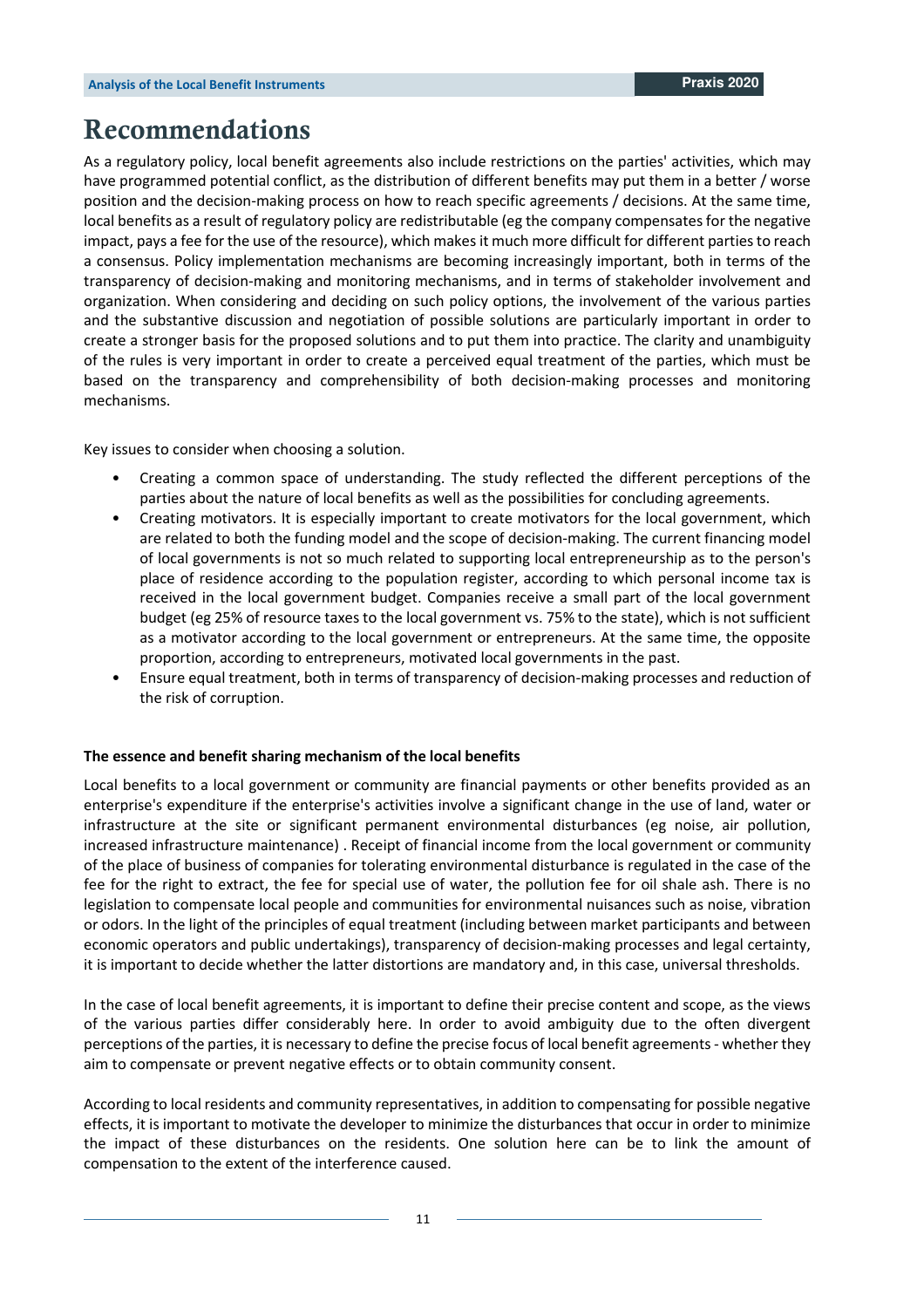The acceptance of a disruptive business by the local community is significantly influenced by the understanding and perception of whether the business is offering something back to the community to prevent, mitigate or compensate for the disruption. The current interference compensation regime does not sufficiently support this. Firstly, the fees paid for disturbances are mainly received by the state, and on the other hand, local governments do not always communicate the connection of the receipt of these funds with this business activity. In the event that additional local benefit agreement (s) is / are concluded, publicity and clear communication of these agreements to local residents is likely to help them agree to the developments.

The resources raised by the imposition of charges or taxes designed to increase, prevent or reduce the negative effects of tolerance must be directed to the parties or regions directly affected in order to prevent or mitigate those effects. On the one hand, the importance of the simplicity of the mitigation system was emphasized, which would not require local benefit agreements, but the state would collect enough tax money to cover other necessary costs and disruptions. Thus, a solution could be considered where the mitigation system is simple and should help to avoid imposing additional economic burdens on businesses. If a decision is made to introduce a local tax, care must be taken to ensure that the costs of administering the local tax do not exceed the tax revenue received. Operators in the wind energy sector have expressed a willingness to enter into local benefit agreements, as disruptions in their business are less regulated.

Recommendations

- Unambiguously define whether and on the basis of which disturbances that are not regulated at the level of law (noise, vibration, odor), are subject to compensation. It is expected that it is appropriate to define limit values for disturbances that are subject to mandatory compensation.
- Decide whether local benefit agreements are compensation for external costs. The current divergence of views is one source of tension, which means that more unambiguous clarity in the concepts will also create a better ground for accepting disruptive economic activities.
- Minimize possible negative effects and, if this is not possible, compensate for the negative effects in a way that would primarily compensate for the effects on its immediate subject.
- When considering the impact, not on the area of the source but on the magnitude, distribution and duration of the impact.
- Design the distribution of fees to compensate for negative effects so that the compensation reaches, in particular, the people and regions affected by the negative effects.
- In areas where current limit values define the need to repair or compensate for damage, avoid imposing additional obligations on current limit values.

#### **Decision-making process and implementation mechanism**

Some local suggestions reflected impacts that reach the individual level directly and the significant burden of fully compensating for their implementation (eg replacement fee for a residential building, purchase of a preexisting property in another area, or "buy-out") could lead to such closures in the area. The preliminary work of the state and the local government is all the more important in order to clearly map resource agreements, plans, etc. and agree with the local government in which areas such a resource base exists (eg wind, construction minerals) and in which regions / borders it can be used. Such knowledge would enable both entrepreneurs to better plan their activities and, for example, potential buyers of real estate and local residents to take into account possible developments and constraints. The NAO has also drawn attention to the need for similar preliminary work in developing regional development plans, saying that currently local governments often do not think about which companies and where they would like to see and what needs to be done in their territory, and often the inability of rural municipality or city government to take a position on the planned investment.

At the same time, as entrepreneurship and jobs sustain life in these areas, it is important to give local authorities a stronger motivation both to make decisions about local life and to link them to greater financial autonomy to create opportunities for different types of business development. The more decision-making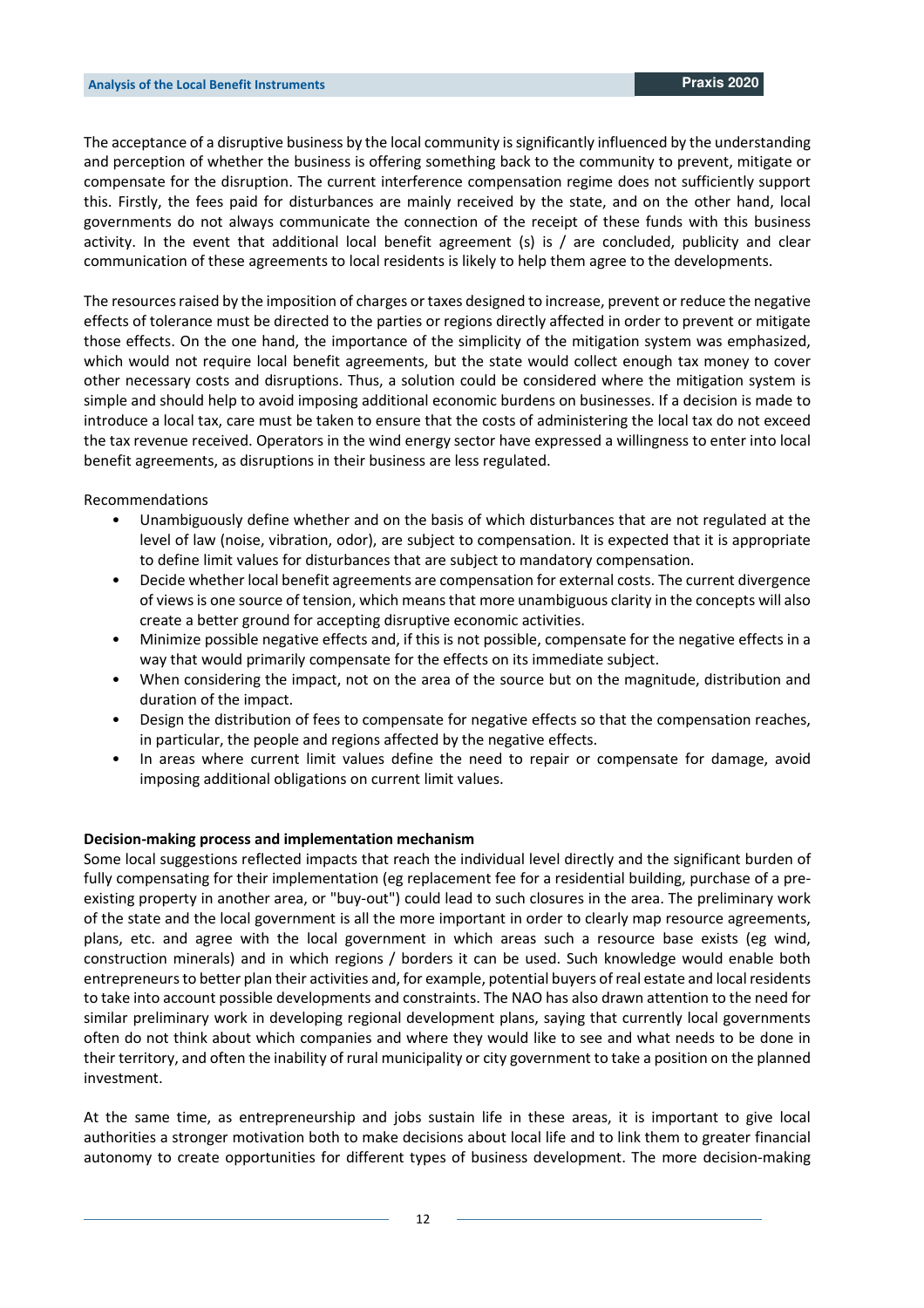power is directed to the local government level, the more it must be accompanied by an increase in financial autonomy, so that local governments have a real opportunity to both see and direct the effects of their decisions.

#### Recommendations

- Through the funding model, create motivation for local governments to mediate the conclusion of agreements between business and the community and help them reach an agreement.
- Make agreements public and make them easy to obtain. If the agreements are not yet easily accessible, local community representatives and businesses believe that they must be easy to find and at least published on the municipality's website, and it is sensible to publicize the agreements, ie advertise (ie oblige the local government to inform) that information reaches all members of the affected community.
- Support the development of good practice. Good practice companies would position themselves in the market as reliable developers with a so-called quality label, which would probably mean smoother and more effective negotiations with local communities and local governments.
- More active, relevant involvement in development discussions; the involvement of local communities in discussing the effects of disturbances must always take place, regardless of the number of people living in the affected area.
- Where possible, preference should be given to a written agreement between the three parties the developer, the local authority and the local community - so that the parties are equally involved and needs are taken into account in the best possible way.
- When compensating for the impact of disturbances through the NGO, attention must be paid to the balance and openness of this management model in order to avoid possible conflicts within the community and to ensure the purposeful use of money.

#### **As general principles for compensating for local benefits, we recommend the following.**

- In the case of disturbances with a critical limit set by law, the compensation obligation must be uniform and the enforcement mechanism universal.
- Compensation is targeted at the community affected by the local activity or object and not at the local government or the state at large.
- The company must know in advance what conditions and obligations apply to them. Compensation must be related to the impact of a specific object or activity. It is not justified to expect the company to compensate or support objects that go beyond the scope of the sample situations, just as they do not have a legal obligation to do so.
- At the same time, it is not enough for the community to monitor compliance with the limit value alone - negative externalities can be felt even if the legal limit values are kept. Compensation must reach those whose lives are actually deteriorating as a result of the business. Residents see the fixation of pre-operational local conditions. This would be an adjunct to the current mechanism, where there is still a noticeable decline in welfare if the limits remain within the limits.
- In particular, the recording of local conditions is recommended for the construction of mines, which is the most disruptive model situation based on the current practice of communities. However, the recording of circumstances is justified and strictly recommended for other exemplary situations. The assessor who would fix the situation must be chosen in cooperation with the entrepreneur and the local (community, municipality).
- For all five scenarios covered in the report, and more broadly, the cost of building, managing and maintaining the infrastructure associated with the site or activity must be borne by the company until the end of the activity.
- Entrepreneurs must be guaranteed equal treatment, regardless of the size or other characteristics of the company. In the case of an object or activity of a similar scale, the compensation cannot differ according to the characteristics of the company.
- It is good practice for the community and business to disclose local benefit agreements as part of the detailed planning procedures.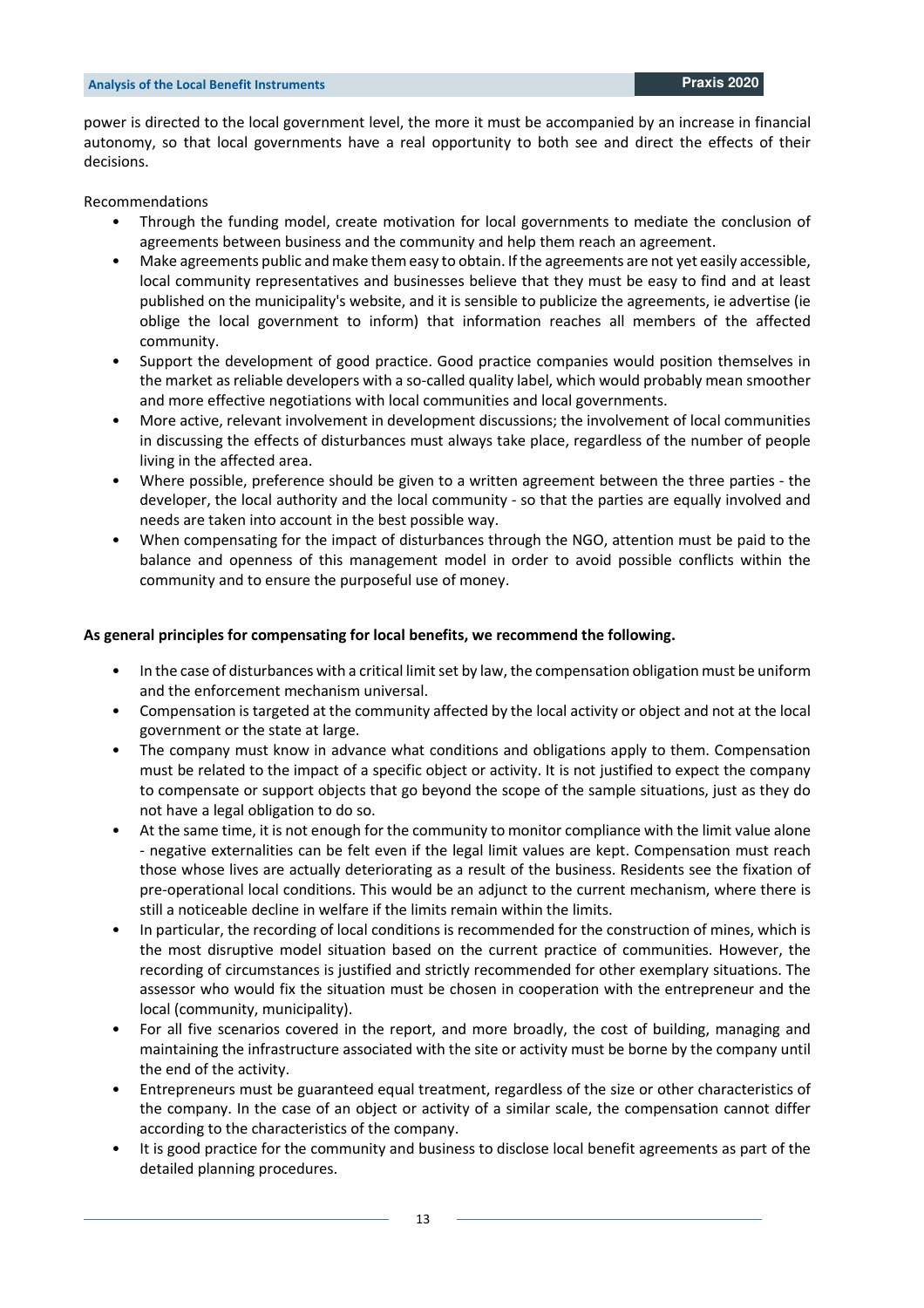#### **Legal alternatives**

A survey of local governments showed that most of the opinion-giving local governments (23 out of 30) consider it necessary to regulate the conclusion of local benefit agreements, as this directly affects local residents, imposing an obligation or burden on an entrepreneur should be in accordance with or on the basis of uniform criteria. The creation of legal norms provides a legal basis for the use of the received funds for the development of local government. The entrepreneur or developer would take better account of the needs of the local community and, as a result, it would be easier to cooperate with the parties in processing the detailed plan. Avoid misunderstandings and omissions and establish a framework that is uniformly understood by all parties, including the financial amounts of fees or benefits provided. Increasing the transparency of agreements and ensuring equal treatment of developers. Counter-arguments were pointed out that regulation at the level of law does not provide greater certainty for reaching agreements. Over-regulation at the level of law will limit the activities of the parties, which will lead to a decrease in the autonomy of local governments. Regulation may prevent the local community and their needs from being taken into account, depending on the specific situation.

Property rights, freedom of enterprise, Administrative Procedure Act, encumbrances and public financial obligations (ie local benefit instruments as an inherently local tax or encumbrance) require a legal basis for the implementation of local benefit instruments, regardless of the form of administrative activity (administrative act, administrative contract or private contract). At present, the legal bases for the implementation of local benefit instruments are not unambiguous and the existing law needs to be supplemented with such bases. Regulatory intervention is not only needed by companies concluding agreements directly with the local community (eg an NGO established to promote local life). Such an agreement can be only one of many considerations for the local government in the subsequent permit procedure and cannot alone affect the nonissuance of an administrative act. Agreements that do not require a legal basis must be strictly voluntary. In response to the request made by the contracting authority in the course of the study, the implementation of local benefit instruments through the possibility of introducing a local tax has also been analyzed.

As a result of the analysis, two main alternative legal options for creating opportunities for the implementation of local benefit instruments can be pointed out on the basis of the practice of other countries and the results of the analysis conducted in Estonia. One possible solution is to regulate the implementation of local benefit instruments through the introduction of a local tax. To this end, the object of the tax, the taxpayer and the tax recipient must be provided at the level of law. This option would ensure equal treatment of addressees, while leaving local governments free to decide whether or not to impose a local tax. An additional obligation could also be foreseeable for the addressee. However, the introduction of a local tax would not ensure the flexibility of the local benefit instrument. Another set of changes could be the provision of possibilities for the implementation of local benefit instruments in PlanS, EhS and MaaPS when creating a basic norm authorizing the conclusion of a contract and allowing it to be established as a condition of planning and / or building permit and mining permit (analogous to PlanS § 131). Such regulation of local benefit instruments would allow cases to be regulated according to the specifics of this situation, ie a wider decision-making space of local governments in concluding agreements would be ensured. At the same time, however, greater discretion creates the risk of unjustified unequal treatment.

## **In conclusion**

The focus of this study was on the analysis of the basis for each agreement. The focus of the study was to establish the basis for each agreement, including 1) how to increase the tolerance interest in the five model situations on which the study was based, 2) how to ensure that compensation / benefits reach the local population, and 3) how to ensure equal treatment of entrepreneurs. The study showed that the concept of local benefit first requires a broader agreement, which in Estonia is understood as local benefit agreements,